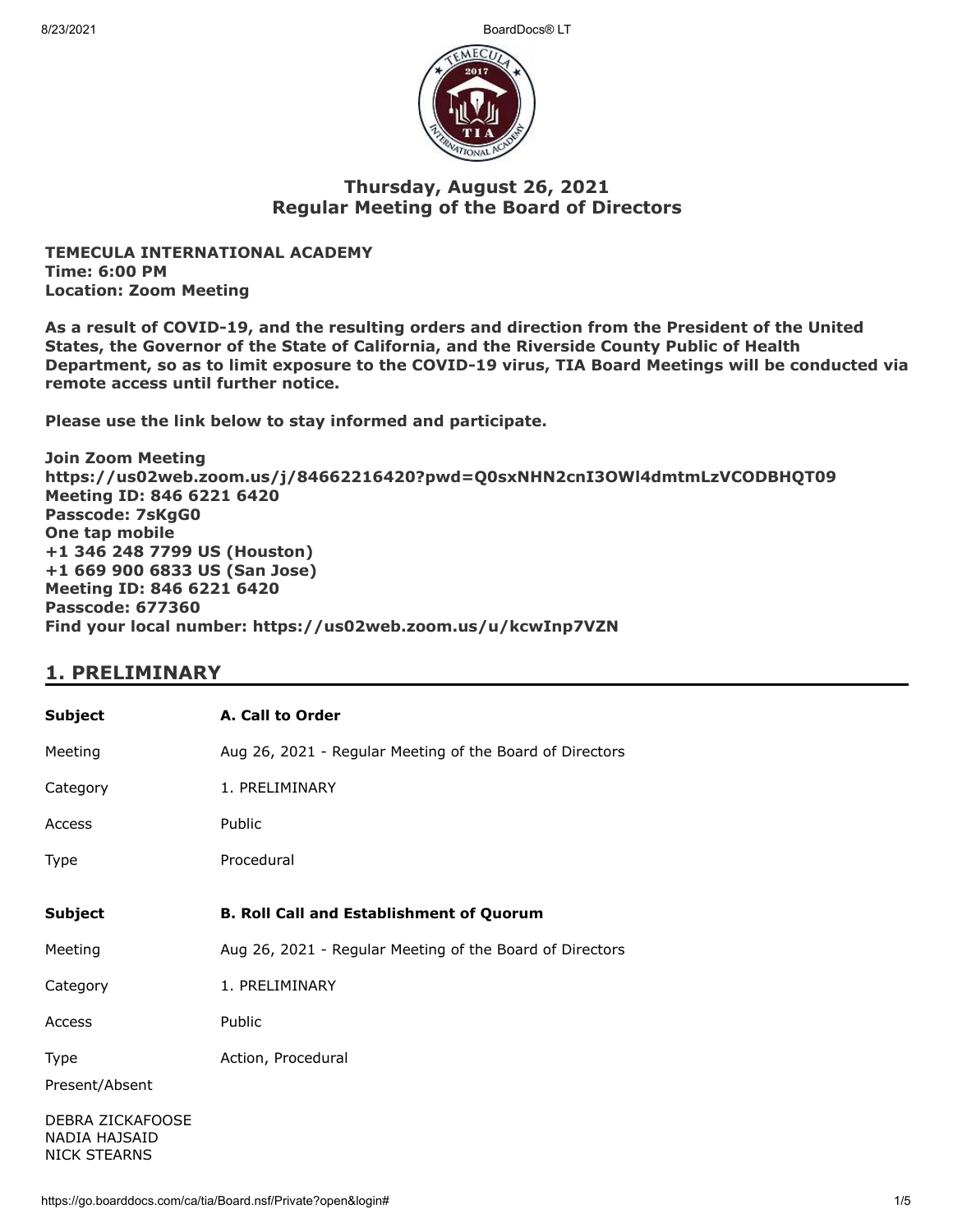| <b>Subject</b> | <b>C. Pledge of Allegiance</b>                           |
|----------------|----------------------------------------------------------|
| Meeting        | Aug 26, 2021 - Regular Meeting of the Board of Directors |
| Category       | 1. PRELIMINARY                                           |
| Access         | Public                                                   |
| Type           | Procedural                                               |
|                |                                                          |
|                |                                                          |
| <b>Subject</b> | D. Approval of Agenda                                    |
| Meeting        | Aug 26, 2021 - Regular Meeting of the Board of Directors |
| Category       | 1. PRELIMINARY                                           |
| Access         | Public                                                   |
| Type           | Action                                                   |

# **2. PUBLIC COMMENTS**

| <b>Subject</b> | <b>A. Public Comments</b>                                |
|----------------|----------------------------------------------------------|
| Meeting        | Aug 26, 2021 - Regular Meeting of the Board of Directors |
| Category       | 2. PUBLIC COMMENTS                                       |
| Access         | Public                                                   |
| <b>Type</b>    | Information                                              |
|                | INSTRUCTIONS FOR PRESENTATIONS TO THE BOARD              |

TIA welcomes your participation at TIA Board meetings. The purpose of the meeting of the Board of Directors (Board) is to conduct the affairs of TIA in public. Your participation ensures continuing community interest in TIA.

EMAIL to provide comment during school closure due to COVID-19: [tiaoffice@temeculainternational.org](mailto:tiaoffice@temeculainternational.org). Please submit your comment prior to 4:30 p.m. on the day of the meeting. Comments will be read aloud during the time allotted. Those comments not read will be provided to all Board members for their review.

Comments regarding Open/Closed Session items found on the agenda should be limited to three (3) minutes per speaker, for a total of twenty-one (21) minutes. Unless an item has been placed on the published agenda in accordance with the Brown Act, there shall be no action taken, nor should there be comments on, responses to, or discussion of a topic not on the agenda. Public Comment emails will be presented to the Board of Directors. The Board members may: (1) acknowledge receipt of information/report; (2) refer to staff with no direction as to action or priority; or (3) refer the matter to the next agenda.

Personal attacks against TIA employees and/or TIA Board members are inappropriate and not considered by the Board at a public Board Meeting. The Board has a complaint process which should be followed. The Board will not respond to personal attacks against employees or Board members in a public meeting, and cautions members of the public that they will be personally responsible for any remarks made.

# **3. CONSENT ITEMS**

### **Subject A. August 12, 2021 Regular Board Meeting Minutes**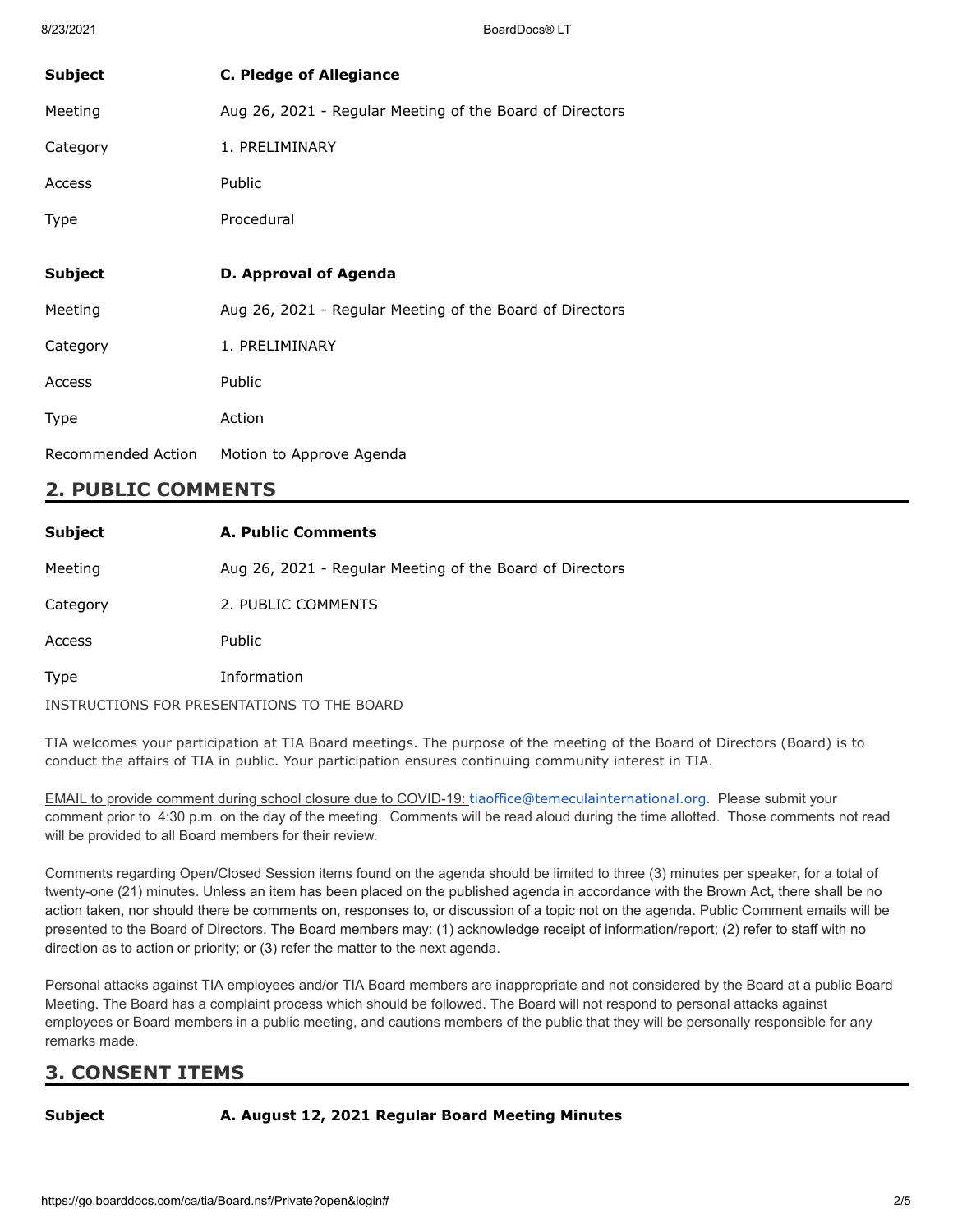| 8/23/2021          | BoardDocs® LT                                                                                           |
|--------------------|---------------------------------------------------------------------------------------------------------|
| Meeting            | Aug 26, 2021 - Regular Meeting of the Board of Directors                                                |
| Category           | 3. CONSENT ITEMS                                                                                        |
| Access             | Public                                                                                                  |
| <b>Type</b>        | Action (Consent)                                                                                        |
| Recommended Action | It is recommended the Board approve the Consent items: August 12, 2021 Regular Board<br>meeting minutes |
|                    | Approve Consent items: August 12, 2021 Regular Board meeting minutes                                    |

*(One Vote).*

Consent section items are for routine matters that do not require discussion or deliberation by the Board. The consent calendar permits the board to approve multiple items by one action. All board members have the right to remove a consent item from the consent calendar so that normal discussion and deliberation may take place.

#### **Votes:**

DEBRA ZICKAFOOSE NADIA HAJSAID NICK STEARNS

File Attachments [August 12, 2021 Regular Board Meeting Minutes BoardDocs® LT.pdf \(126 KB\)](https://go.boarddocs.com/ca/tia/Board.nsf/files/C66SZ5750D48/$file/August%2012%2C%202021%20Regular%20Board%20Meeting%20Minutes%20BoardDocs%C2%AE%20LT.pdf)

### **4. INFORMATION/DISCUSSION**

| <b>Subject</b> | A. Principal Report- Presented by Camile Lara             |
|----------------|-----------------------------------------------------------|
| Meeting        | Aug 26, 2021 - Regular Meeting of the Board of Directors  |
| Category       | 4. INFORMATION/DISCUSSION                                 |
| Access         | Public                                                    |
| <b>Type</b>    | Discussion, Information                                   |
|                |                                                           |
|                |                                                           |
| <b>Subject</b> | <b>B. CBO Financial Update- Presented by David Graves</b> |
| Meeting        | Aug 26, 2021 - Regular Meeting of the Board of Directors  |
| Category       | 4. INFORMATION/DISCUSSION                                 |
| Access         | Public                                                    |

File Attachments [BoardFinanclUpdatePPPresen\\_DG\\_CBO\\_8.26.21.pdf \(173 KB\)](https://go.boarddocs.com/ca/tia/Board.nsf/files/C672GS022708/$file/BoardFinanclUpdatePPPresen_DG_CBO_8.26.21.pdf) [BoardWarrantReportAug2021\(Aug 26 Mtg\).pdf \(368 KB\)](https://go.boarddocs.com/ca/tia/Board.nsf/files/C672GU02273F/$file/BoardWarrantReportAug2021(Aug%2026%20Mtg).pdf) [FinclProjDocs\\_BoardMtg\\_8.26.21.pdf \(5,072 KB\)](https://go.boarddocs.com/ca/tia/Board.nsf/files/C672GW0229E1/$file/FinclProjDocs_BoardMtg_8.26.21.pdf) [SACSFormADA\\_FY21.pdf \(259 KB\)](https://go.boarddocs.com/ca/tia/Board.nsf/files/C672GY022A0F/$file/SACSFormADA_FY21.pdf) [SACSFund62\\_CapitalAssetsSummary\\_FY21.pdf \(237 KB\)](https://go.boarddocs.com/ca/tia/Board.nsf/files/C672H2022A33/$file/SACSFund62_CapitalAssetsSummary_FY21.pdf) [SACSFund62\\_DebtSummary\\_FY21.pdf \(230 KB\)](https://go.boarddocs.com/ca/tia/Board.nsf/files/C672H4022A58/$file/SACSFund62_DebtSummary_FY21.pdf) [SACSFund62\\_FS\\_Function\\_FY21.pdf \(255 KB\)](https://go.boarddocs.com/ca/tia/Board.nsf/files/C672H6022A83/$file/SACSFund62_FS_Function_FY21.pdf) [SACSFund62\\_FS\\_Object\\_FY21.pdf \(497 KB\)](https://go.boarddocs.com/ca/tia/Board.nsf/files/C672H8022AC8/$file/SACSFund62_FS_Object_FY21.pdf) [SACSFund62\\_FS\\_RestrictedDetail\\_FY21.pdf \(186 KB\)](https://go.boarddocs.com/ca/tia/Board.nsf/files/C672HA022AEB/$file/SACSFund62_FS_RestrictedDetail_FY21.pdf) [SACSFund62\\_LotteryRpt\\_FY21.pdf \(245 KB\)](https://go.boarddocs.com/ca/tia/Board.nsf/files/C672HC022B0F/$file/SACSFund62_LotteryRpt_FY21.pdf)

https://go.boarddocs.com/ca/tia/Board.nsf/Private?open&login# 3/5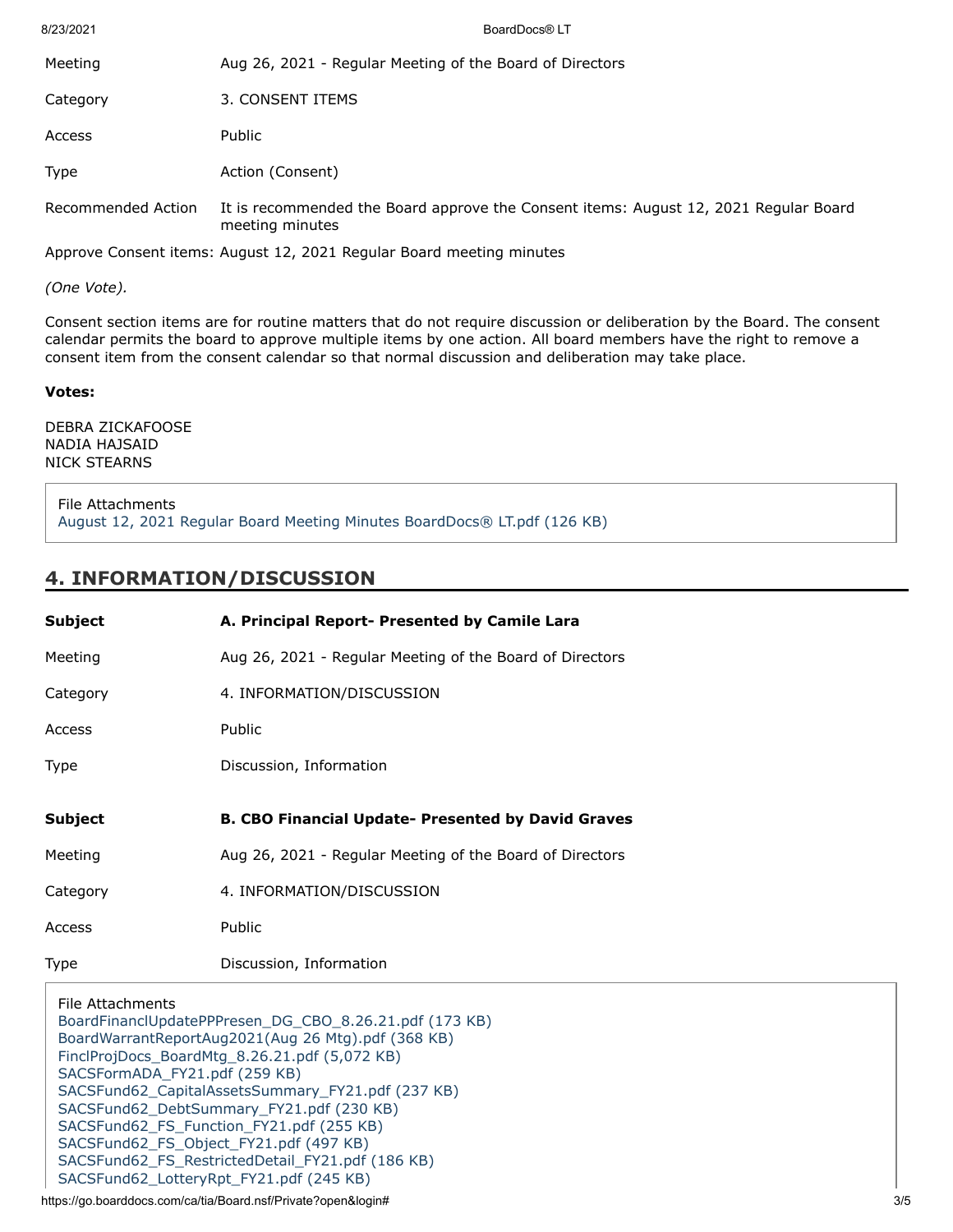8/23/2021 BoardDocs® LT

# **5. ACTION ITEMS**

| <b>Subject</b>     | A. 1st Grade Teacher Employee Agreement for 2021-22; \$31.46/Hour                                              |
|--------------------|----------------------------------------------------------------------------------------------------------------|
| Meeting            | Aug 26, 2021 - Regular Meeting of the Board of Directors                                                       |
| Category           | 5. ACTION ITEMS                                                                                                |
| Access             | Public                                                                                                         |
| Type               | Action                                                                                                         |
| Recommended Action | It is recommended that the Board approve the 1st Grade Teacher Employee Agreement for<br>2021-22; \$31.46/Hour |
|                    |                                                                                                                |

#### File Attachments [Danielle Vail Employment Agreement 2021-2022 \(1\).docx.pdf \(159 KB\)](https://go.boarddocs.com/ca/tia/Board.nsf/files/C66T5Z75C419/$file/Danielle%20Vail%20Employment%20Agreement%202021-2022%20(1).docx.pdf)

| <b>Subject</b>     | B. 3rd Grade Teacher Employee Agreement for 2021-22; \$53,843.00                                              |
|--------------------|---------------------------------------------------------------------------------------------------------------|
| Meeting            | Aug 26, 2021 - Regular Meeting of the Board of Directors                                                      |
| Category           | 5. ACTION ITEMS                                                                                               |
| Access             | <b>Public</b>                                                                                                 |
| <b>Type</b>        | Action                                                                                                        |
| Recommended Action | It is recommended that the Board approve the 3rd Grade Teacher Employee Agreement for<br>2021-22; \$53,843.00 |
|                    |                                                                                                               |

File Attachments [Kalyanne Younker Employment Agreement 2021-2022.docx.pdf \(159 KB\)](https://go.boarddocs.com/ca/tia/Board.nsf/files/C66T3D756041/$file/Kalyanne%20Younker%20Employment%20Agreement%202021-2022.docx.pdf)

| <b>Subject</b>                                                                           | C. 4th Grade Teacher Employee Agreement for 2021-22; \$31.46/Hour                                              |
|------------------------------------------------------------------------------------------|----------------------------------------------------------------------------------------------------------------|
| Meeting                                                                                  | Aug 26, 2021 - Regular Meeting of the Board of Directors                                                       |
| Category                                                                                 | 5. ACTION ITEMS                                                                                                |
| Access                                                                                   | Public                                                                                                         |
| <b>Type</b>                                                                              | Action                                                                                                         |
| Recommended Action                                                                       | It is recommended that the Board approve the 4th Grade Teacher Employee Agreement for<br>2021-22; \$31.46/Hour |
| File Attachments<br>Broanna Malthy Employment Agreement 2021, 2022 (1) deev ndf (150 VB) |                                                                                                                |

[Breanna Maltby Employment Agreement 2021-2022 \(1\).docx.pdf \(159 KB\)](https://go.boarddocs.com/ca/tia/Board.nsf/files/C66TWV7968F1/$file/Breanna%20Maltby%20Employment%20Agreement%202021-2022%20(1).docx.pdf)

### **Subject D. Spanish Teacher Employee Agreement for 2021-22; \$50,752.00**